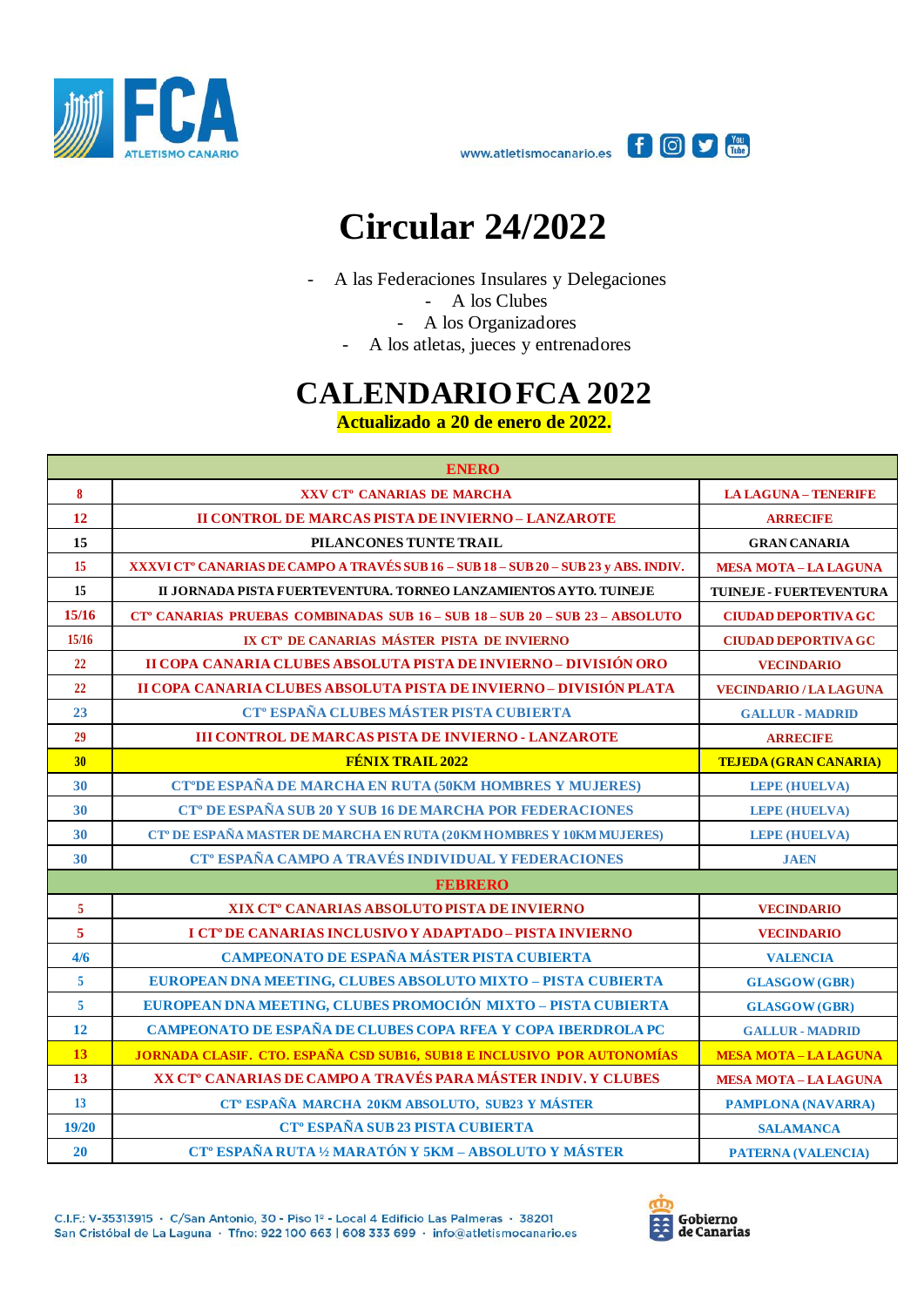





| 25/27                   | CT <sup>°</sup> ESPAÑA PISTA CUBIERTA ABSOLUTO                                                         | <b>OURENSE</b>                    |  |
|-------------------------|--------------------------------------------------------------------------------------------------------|-----------------------------------|--|
| 26                      | <b>II COPA CANARIA CLUBES MÁSTER</b>                                                                   | <b>TENERIFE</b>                   |  |
| 26                      | <b>I COPA CANARIA CLUBES SUB20</b>                                                                     | <b>TENERIFE</b>                   |  |
| 27                      | CT <sup>°</sup> ESPAÑA LANZAMIENTOS LARGOS INVIERNO                                                    | <b>MOTRIL (GRANADA)</b>           |  |
| <b>MARZO</b>            |                                                                                                        |                                   |  |
| 5/6                     | CT <sup>°</sup> DE CANARIAS MÁSTER LANZAMIENTOS LARGOS                                                 | <b>A DESIGNAR</b>                 |  |
| 5/6                     | CT <sup>®</sup> DE CANARIAS DE LANZAMIENTOS LARGOS SUB16, SUB18, SUB20, SUB23 Y ABS.                   | <b>A DESIGNAR</b>                 |  |
| 5/6                     | CT <sup>°</sup> ESPAÑA SUB 18 PISTA CUBIERTA                                                           | <b>VALENCIA</b>                   |  |
| $\sqrt{5}$              | TRANSGRANCANARIA MARATÓN                                                                               | <b>GRAN CANARIA</b>               |  |
| 12                      | CT <sup>°</sup> CANARIAS DE CAMPO A TRAVÉS CAT. MENORES (SUB 8 - SUB 10 - SUB 12 - SUB 14              | <b>HOOYA MORCILLO -EL HIERRO</b>  |  |
| 12/13                   | CT <sup>°</sup> ESPAÑA SUB 20 DE PISTA CUBIERTA                                                        | <b>ANTEQUERA</b>                  |  |
| 13                      | CT <sup>°</sup> DE ESPAÑA CSD EN EDAD ESCOLAR DE CAMPO A TRAVÉS                                        | <b>GETAFE (MADRID)</b>            |  |
| 13                      | CT <sup>®</sup> ESPAÑA MÁSTER CAMPO A TRAVÉS INDIVIDUAL, CLUBES Y RELEVOS                              | <b>HORMACHUELOS (CÓRDOBA)</b>     |  |
| 20                      | <b>VII LPA TRAIL</b>                                                                                   | LAS PALMAS DE GRAN CANARIA        |  |
| 26                      | <b>I CARRERA GUAMASA</b>                                                                               | <b>GUAMASA - TENERIFE</b>         |  |
| 26                      | CT <sup>°</sup> ESPAÑA TRAIL RUNNING MÁSTER                                                            | <b>LAS PALMAS DE GRAN CANARIA</b> |  |
| 26                      | 1ª JORNADA DE LA XXVI LIGA CANARIA DE CLUBES 1ª CATEGORÍA                                              | <b>LAS PALMAS</b>                 |  |
| 26                      | 1ª JORNADA DE LA XXVI LIGA CANARIA DE CLUBES 2ª CATEGORÍA                                              | <b>LAS PALMAS</b>                 |  |
| 26/27                   | CT <sup>°</sup> ESPAÑA DE LANZAMIENTOS LARGOS DE INVIERNO - MENORES                                    | <b>A DESIGNAR</b>                 |  |
| 26/27                   | CT <sup>°</sup> ESPAÑA DE LANZAMIENTOS LARGOS DE INVIERNO - MASTER                                     | <b>A DESIGNAR</b>                 |  |
|                         | <b>ABRIL</b>                                                                                           |                                   |  |
| $\overline{2}$          | 2ª JORNADA DE LA XXVI LIGA CANARIA DE CLUBES 1ª CATEGORÍA                                              | <b>SANTA CRUZ DE TENERIFE</b>     |  |
| $\mathbf{2}$            | 1ª JORNADA DE LA XXVI LIGA CANARIA DE CLUBES 2ª CATEGORÍA                                              | <b>SANTA CRUZ DE TENERIFE</b>     |  |
| $\overline{2}$          | TROFEO IBÉRICO Y CTO. ESPAÑA 10.000 ABSOLUTO Y SUB23                                                   | <b>PORTUGAL</b>                   |  |
| $\overline{2}$          | <b>CT<sup>a</sup> DE ESPAÑA 5.000 ML SUB20 Y SUB18</b>                                                 | <b>A DESIGNAR</b>                 |  |
| $\overline{\mathbf{3}}$ | <b>CT<sup>°</sup> ESPAÑA TRAIL RUNNING ABSOLUTO</b>                                                    | ZAHARA (CÁDIZ)                    |  |
| $\mathbf{3}$            | XXV MEDIO MARATÓN DE LAS GALLETAS                                                                      | <b>LAS GALLETAS - TENERIFE</b>    |  |
| $\overline{\mathbf{3}}$ | CT <sup>°</sup> ESPAÑA MARATÓN ABSOLUTO Y MÁSTER                                                       | <b>ZARAGOZA</b>                   |  |
| $\boldsymbol{9}$        | CT <sup>°</sup> ESPAÑA MILLA RUTA Y ABSOLUTO                                                           | <b>BREÑA BAJA (LA PALMA)</b>      |  |
| 23                      | 3ª JORNADA DE LA XXVI LIGA CANARIA DE CLUBES 1ª CATEGORÍA                                              | <b>LAS PALMAS</b>                 |  |
| 23                      | 2ª JORNADA DE LA XXVI LIGA CANARIA DE CLUBES 2ª CATEGORÍA                                              | <b>LAS PALMAS</b>                 |  |
| 23                      | <b>ENTRE CORTIJOS 2022</b>                                                                             | STA. MARÍA DE GUÍA - GC           |  |
| 30                      | CT <sup>°</sup> ESPAÑA CLUBES DIVISIÓN DE HONOR - 1º JORNADA                                           | <b>VARIAS SEDES</b>               |  |
| 30                      | CT <sup>°</sup> ESPAÑA CLUBES PRIMERA DIVISIÓN-1° JORNADA                                              | <b>VARIAS SEDES</b>               |  |
| <b>MAYO</b>             |                                                                                                        |                                   |  |
| 8                       | CT <sup>°</sup> ESPAÑA TRAIL RUNNING POR FEDERACIONES AUTONÓMICAS                                      | <b>BERGA (BARCELONA)</b>          |  |
| 7/8                     | CT <sup>®</sup> DE CANARIAS PRUEBAS COMBINADAS DE AIRE LIBRE SUB-16, SUB18, SUB20, SUB23, ABS Y MÁSTER | <b>A DESIGNAR</b>                 |  |
| <b>14</b>               | <b>CT<sup>°</sup> ESPAÑA CLUBES DIVISIÓN DE HONOR - 2° JORNADA</b>                                     | <b>VARIAS SEDES</b>               |  |
| 14                      | CT <sup>°</sup> ESPAÑA CLUBES PRIMERA DIVISIÓN-3 <sup>°</sup> JORNADA                                  | <b>VARIAS SEDES</b>               |  |

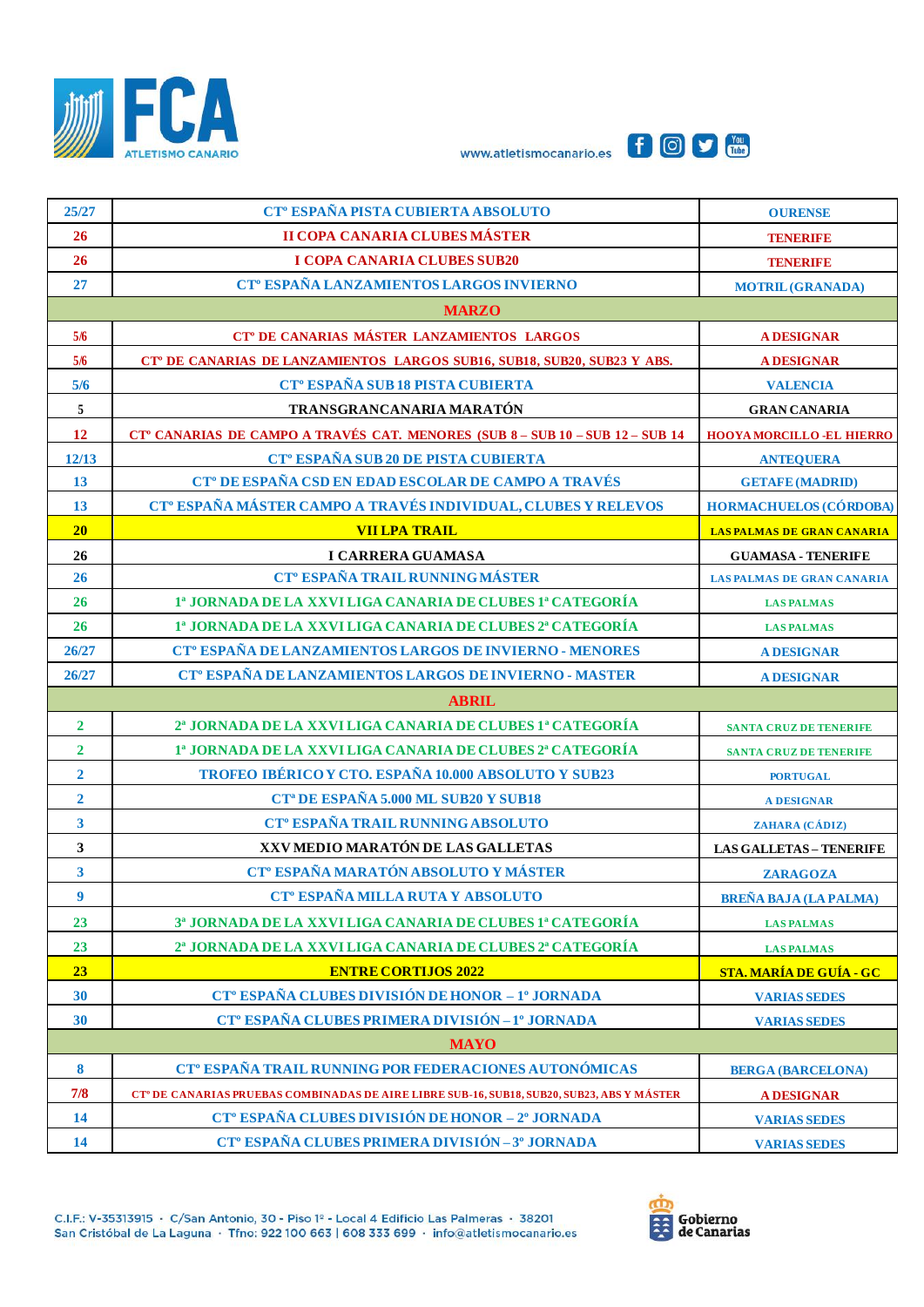





| 14/15                   | CT <sup>°</sup> DE CANARIAS DE AIRE LIBRE MÁSTER                         | <b>A DESIGNAR</b>              |  |  |
|-------------------------|--------------------------------------------------------------------------|--------------------------------|--|--|
| 14/15                   | <b>CT<sup>°</sup> DE CANARIAS PENTATHLON DE LANZAMIENTOS</b>             | <b>A DESIGNAR</b>              |  |  |
| 20/21                   | <b>CT<sup>°</sup> IBEROAMERICANO</b>                                     | <b>LA NUCIA (ALICANTE)</b>     |  |  |
| 21                      | <b>CT<sup>°</sup> ESPAÑA CLUBES SUB20</b>                                | <b>A DESIGNAR</b>              |  |  |
| 21/22                   | <b>CT<sup>°</sup> DE CANARIAS DE AIRE LIBRE SUB16 DGD - EDAD ESCOLAR</b> | <b>A DESIGNAR</b>              |  |  |
| 21/22                   | CT <sup>°</sup> CANARIAS DE AIRE LIBRE SUB18 y SUB23                     | <b>A DESIGNAR</b>              |  |  |
| 21/22                   | CT <sup>°</sup> ESPAÑA FEDERACIONES AUTONÓMICAS PRUEBAS COMBINADAS       | <b>A DESIGNAR</b>              |  |  |
| 28                      | 4ª JORNADA DE LA XXVI LIGA CANARIA DE CLUBES 1ª CATEGORÍA                | <b>SANTA CRUZ DE TENERIFE</b>  |  |  |
| 28                      | 2ª JORNADA DE LA XXVI LIGA CANARIA DE CLUBES 2ª CATEGORÍA                | <b>SANTA CRUZ DE TENERIFE</b>  |  |  |
| 28/29                   | <b>CT° ESPAÑA SUB14 INDIVIDUAL</b>                                       | <b>TORREVIAJA (ALICANTE)</b>   |  |  |
| 28/29                   | CT <sup>°</sup> ESPAÑA PRUEBAS COMBINADAS MÁSTER                         | <b>A DESIGNAR</b>              |  |  |
| 28/29                   | CT <sup>°</sup> ESPAÑA PENTATLÓN LANZAMIENTOS MÁSTER                     | <b>A DESIGNAR</b>              |  |  |
| 28/29                   | <b>CT<sup>°</sup> ESPAÑA 10.000 Y MILLA MÁSTER</b>                       | <b>A DESIGNAR</b>              |  |  |
|                         | <b>JUNIO</b>                                                             |                                |  |  |
| $\overline{\mathbf{4}}$ | <b>CT<sup>°</sup> ESPAÑA DE FEDERACIONES SUB18</b>                       | <b>VALLADOLID</b>              |  |  |
| $\overline{\mathbf{4}}$ | CT <sup>°</sup> ESPAÑA CLUBES MÁSTER 1ª DIVISIÓN                         | <b>A DESIGNAR</b>              |  |  |
| $\overline{\mathbf{4}}$ | CT <sup>°</sup> ESPAÑA CLUBES MÁSTER 2ª DIVISIÓN                         | <b>LA NUCIA (ALICANTE)</b>     |  |  |
| $\overline{\mathbf{4}}$ | CT <sup>°</sup> ESPAÑA CARRERAS DE MONTAÑA ABSOLTO, MÁSTER SUB23 Y SUB20 | <b>RIOPAR (ALBACETE)</b>       |  |  |
| 4/5                     | XI MEETING INTERNACIONAL ARONA DE PRUEBAS COMBINADAS                     | <b>ARONA</b> (TF)              |  |  |
| <b>11</b>               | CT <sup>°</sup> DE CANARIAS DE 5 KMS. EN RUTA                            | <b>LOS LLANOS DE ARIDANE</b>   |  |  |
| $11\,$                  | CT <sup>°</sup> ESPAÑA CLUBES DIVISIÓN DE HONOR - FINAL MUJERES          | <b>LA NUCIA /ALICANTE)</b>     |  |  |
| <b>11</b>               | CT <sup>°</sup> ESPAÑA CLUBES PRIMERA DIVISIÓN - FINAL MUJERES           | <b>LA NUCIA (ALICANTE)</b>     |  |  |
| 11/12                   | CT <sup>°</sup> ESPAÑA CLUBES DIVISIÓN DE HONOR - FINAL HOMBRES          | <b>LA NUCIA /ALICANTE)</b>     |  |  |
| 11/12                   | CT <sup>°</sup> ESPAÑA CLUBES PRIMERA DIVISIÓN - FINAL HOMBRES           | <b>LA NUCIA (ALICANTE)</b>     |  |  |
| <b>12</b>               | CT <sup>°</sup> ESPAÑA CLUBES SEGUNDA DIVISIÓN - FASE FINAL              | <b>A DESIGNAR</b>              |  |  |
| 17/19                   | <b>CT<sup>°</sup> ESPAÑA MÁSTER AIRE LIBRE</b>                           | <b>ARONA (TENERIFE)</b>        |  |  |
| 18/19                   | <b>CT<sup>°</sup> ESPAÑA SUB18</b>                                       | <b>JEREZ FRONTERA (CÁDIZ)</b>  |  |  |
| <b>18</b>               | <b>CT<sup>°</sup> DE CANARIAS DE 10 KMS. EN RUTA</b>                     | <b>PUERTO DE LA CRUZ - TFE</b> |  |  |
| 25/26                   | CT <sup>°</sup> ESPAÑA ABSOLUTO                                          | <b>NERJA (MÁLAGA)</b>          |  |  |
| 25/26                   | <b>CT<sup>°</sup> DE CANARIAS DE AIRE LIBRE PARA MENORES</b>             | <b>A DESIGNAR</b>              |  |  |
| <b>JULIO</b>            |                                                                          |                                |  |  |
| 30/3                    | <b>CAMPEONATO DE EUROPA OFF - ROAD</b>                                   | <b>EL PASO (LA PALMA)</b>      |  |  |
| $\overline{2}$          | CT <sup>°</sup> DE ESPAÑA DE FEDERACIONES AUTONÓMICAS                    | <b>GRANOLLERS (BARCELONA)</b>  |  |  |
| 9/10                    | <b>CT<sup>°</sup> ESPAÑA SUB23</b>                                       | <b>SANTANDER</b>               |  |  |
| 9/10                    | CT <sup>°</sup> DE CANARIAS DE AIRE LIBRE ABSOLUTO y SUB20               | <b>A DESIGNAR</b>              |  |  |
| 9/10                    | I CT° DE CANARIAS INCLUSIVO Y ADAPTADO-AIRE LIBRE                        | <b>A DESIGNAR</b>              |  |  |
| 16/17                   | <b>CT<sup>°</sup> ESPAÑA SUB20</b>                                       | <b>TORRENT (VALENCIA)</b>      |  |  |
| 23/24                   | CT <sup>o</sup> DE ESPAÑA SUB16                                          | <b>AVILES</b>                  |  |  |
| 30/31                   | CT <sup>°</sup> ESPAÑA CLUBES PRUEBAS COMBINADAS                         | <b>A DESIGNAR</b>              |  |  |